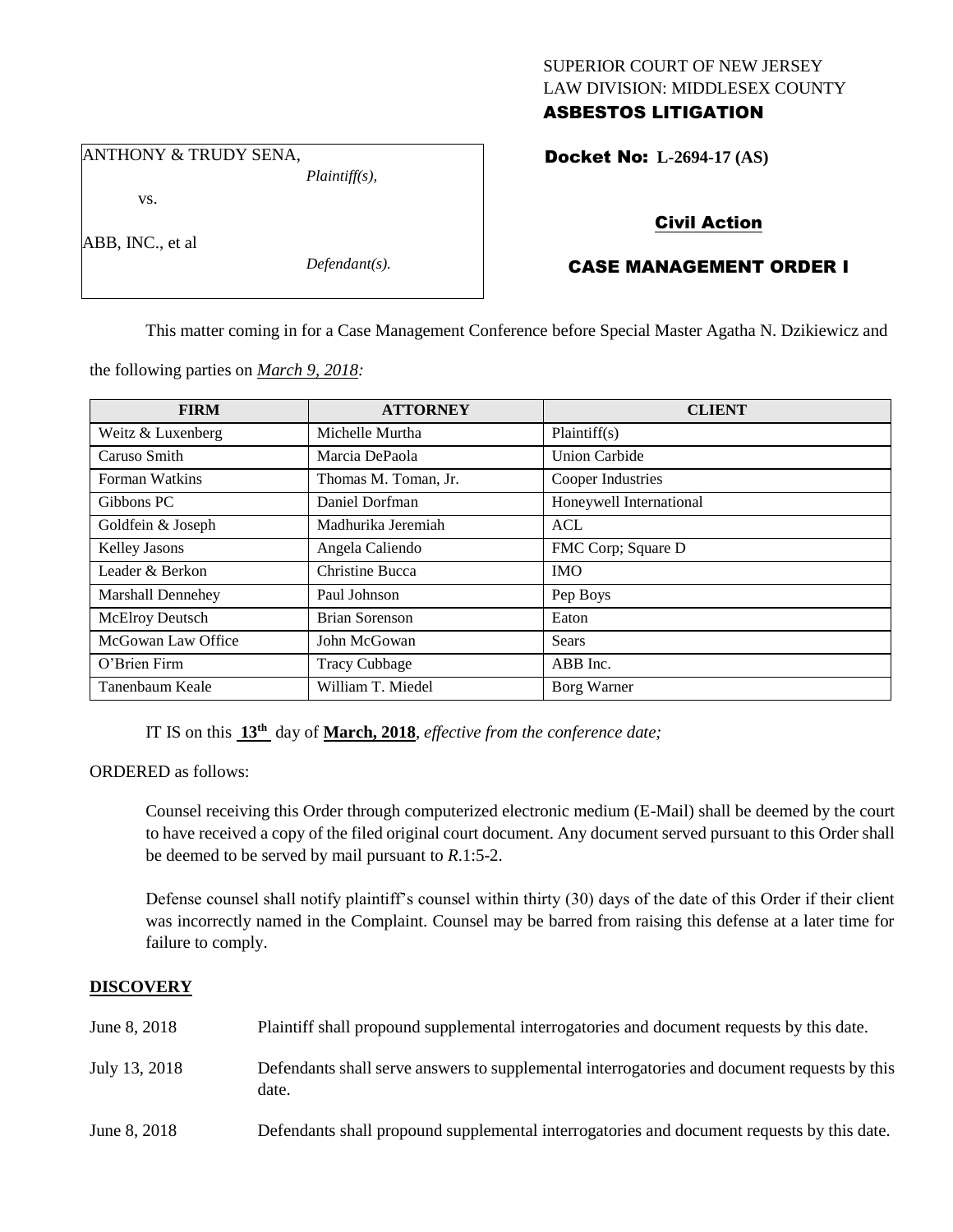| July 13, 2018   | Plaintiff shall serve answers to supplemental interrogatories and document requests by this<br>date.                                                                                                        |
|-----------------|-------------------------------------------------------------------------------------------------------------------------------------------------------------------------------------------------------------|
| August 31, 2018 | Fact discovery, including depositions, shall be completed by this date. Plaintiff's counsel shall<br>contact the Special Master within one week of this deadline if all fact discovery is not<br>completed. |
| August 31, 2018 | Depositions of corporate representatives shall be completed by this date.                                                                                                                                   |

### **EARLY SETTLEMENT**

September 14, 2018 Settlement demands shall be served on all counsel and the Special Master by this date.

### **SUMMARY JUDGMENT MOTION PRACTICE**

- September 14, 2018 Plaintiff's counsel shall advise, in writing, of intent not to oppose motions by this date.
- September 28, 2018 Summary judgment motions shall be filed no later than this date.
- October 26, 2018 Last return date for summary judgment motions.

### **MEDICAL DEFENSE**

- September 7, 2018 Plaintiff shall serve medical expert reports by this date.
- December 3, 2018 Defendants shall identify its medical experts and serve medical reports, if any, by this date. In addition, defendants shall notify plaintiff's counsel (as well as all counsel of record) of a joinder in an expert medical defense by this date.

### **LIABILITY EXPERT REPORTS**

- September 7, 2018 Plaintiff shall identify its liability experts and serve liability expert reports or a certified expert statement by this date or waive any opportunity to rely on liability expert testimony.
- December 3, 2018 Defendants shall identify its liability experts and serve liability expert reports, if any, by this date or waive any opportunity to rely on liability expert testimony.

### **EXPERT DEPOSITIONS**

January 18, 2019 Expert depositions shall be completed by this date. To the extent that plaintiff and defendant generic experts have been deposed before, the parties seeking that deposition in this case must file an application before the Special Master and demonstrate the necessity for that deposition. To the extent possible, documents requested in a deposition notice directed to an expert shall be produced three days in advance of the expert deposition. The expert shall not be required to produce documents that are readily accessible in the public domain.

#### **PRE-TRIAL AND TRIAL**

January 17, 2019 @ 10:00am Settlement conference. All defense counsel shall appear with authority to negotiate settlement and have a representative authorized to negotiate settlement available by phone. Any request to be excused from the settlement conference shall be made to the Special Master no later than 4:00pm of the day prior to the conference.

 $\_$  ,  $\_$  ,  $\_$  ,  $\_$  ,  $\_$  ,  $\_$  ,  $\_$  ,  $\_$  ,  $\_$  ,  $\_$  ,  $\_$  ,  $\_$  ,  $\_$  ,  $\_$  ,  $\_$  ,  $\_$  ,  $\_$  ,  $\_$  ,  $\_$  ,  $\_$  ,  $\_$  ,  $\_$  ,  $\_$  ,  $\_$  ,  $\_$  ,  $\_$  ,  $\_$  ,  $\_$  ,  $\_$  ,  $\_$  ,  $\_$  ,  $\_$  ,  $\_$  ,  $\_$  ,  $\_$  ,  $\_$  ,  $\_$  ,